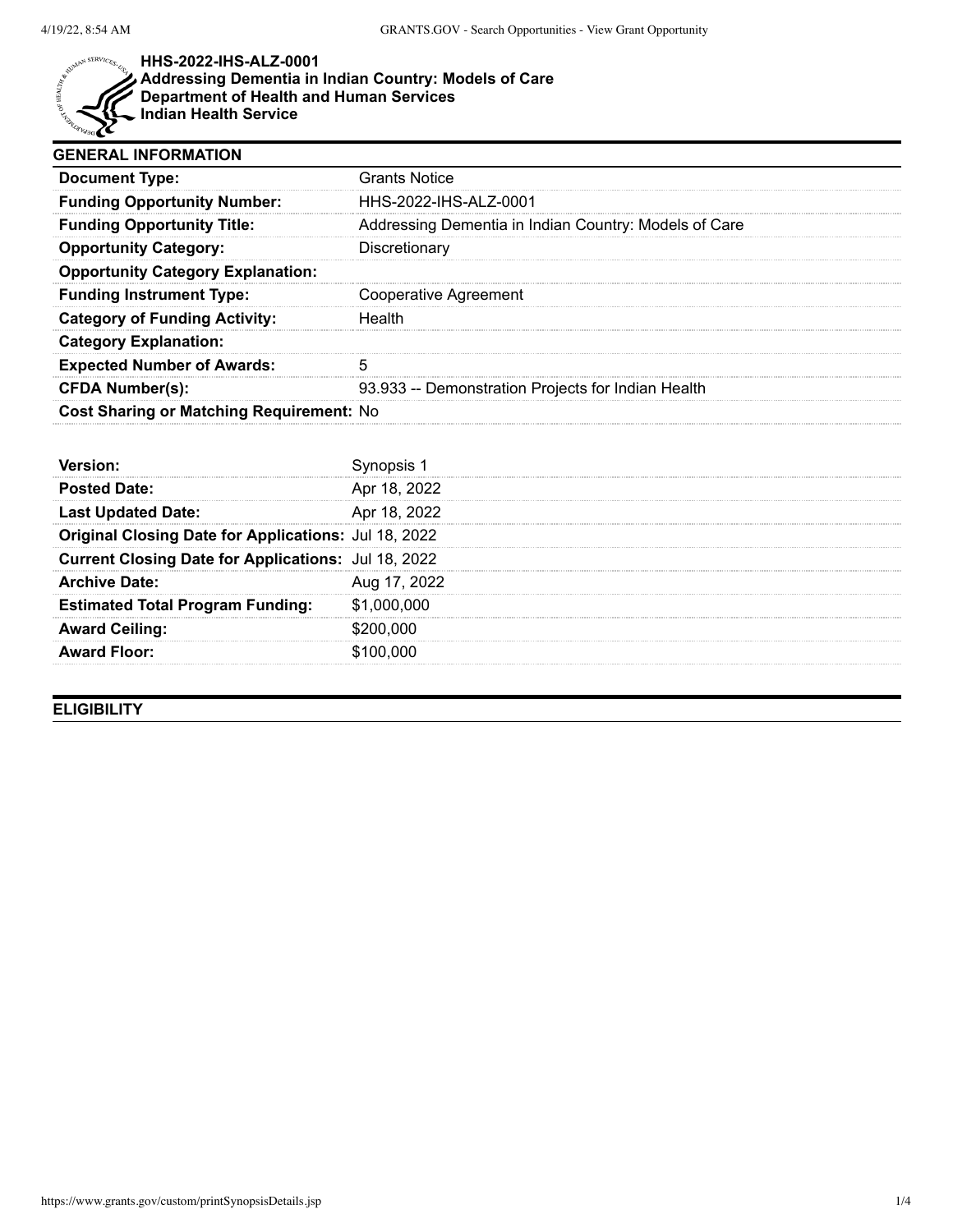| <b>Eligible Applicants:</b>                   | Native American tribal organizations (other than Federally recognized tribal<br>governments)<br>Native American tribal governments (Federally recognized)<br>Others (see text field entitled "Additional Information on Eligibility" for clarification)                                                                                                                                                                                                                                                                                                                                                                                                                                                                                                                                                                                                                                                                                                                                                                                                                                                                                                                                                                                                                                                                                                                                                                                                                                                                                                                                                                                                                                                                                                                                                                                                                                                                                                                                                                                                                                                                                                                                                                                                                                                                                           |
|-----------------------------------------------|---------------------------------------------------------------------------------------------------------------------------------------------------------------------------------------------------------------------------------------------------------------------------------------------------------------------------------------------------------------------------------------------------------------------------------------------------------------------------------------------------------------------------------------------------------------------------------------------------------------------------------------------------------------------------------------------------------------------------------------------------------------------------------------------------------------------------------------------------------------------------------------------------------------------------------------------------------------------------------------------------------------------------------------------------------------------------------------------------------------------------------------------------------------------------------------------------------------------------------------------------------------------------------------------------------------------------------------------------------------------------------------------------------------------------------------------------------------------------------------------------------------------------------------------------------------------------------------------------------------------------------------------------------------------------------------------------------------------------------------------------------------------------------------------------------------------------------------------------------------------------------------------------------------------------------------------------------------------------------------------------------------------------------------------------------------------------------------------------------------------------------------------------------------------------------------------------------------------------------------------------------------------------------------------------------------------------------------------------|
| <b>Additional Information on Eligibility:</b> | To be eligible under this announcement, an applicant must be one of the following,<br>as defined by 25 U.S.C. 1603: • A federally recognized Indian Tribe as defined by<br>25 U.S.C. 1603(14). The term "Indian Tribe" means any Indian Tribe, band, nation,<br>or other organized group or community, including any Alaska Native village or<br>group, or regional or village corporation as defined in or established pursuant to<br>the Alaska Native Claims Settlement Act (85 Stat. 688) [43 U.S.C. 1601 et seq.],<br>which is recognized as eligible for the special programs and services provided by<br>the United States to Indians because of their status as Indians. • A Tribal<br>organization as defined by 25 U.S.C. 1603(26). The term "Tribal organization" has<br>the meaning given the term in section 4 of the Indian Self-Determination and<br>Education Assistance Act (25 U.S.C. 5304(1)): "Tribal organization" means the<br>recognized governing body of any Indian Tribe; any legally established<br>organization of Indians which is controlled, sanctioned, or chartered by such<br>governing body or which is democratically elected by the adult members of the<br>Indian community to be served by such organization and which includes the<br>maximum participation of Indians in all phases of its activities: provided that, in<br>any case where a contract is let or grant made to an organization to perform<br>services benefiting more than one Indian Tribe, the approval of each such Indian<br>Tribe shall be a prerequisite to the letting or making of such contract or grant.<br>Applicant shall submit letters of support and/or Tribal Resolutions from the Tribes<br>to be served. • An Urban Indian organization as defined by 25 U.S.C. 1603(29).<br>The term "Urban Indian organization" means a nonprofit corporate body situated<br>in an urban center, governed by an urban Indian controlled board of directors, and<br>providing for the maximum participation of all interested Indian groups and<br>individuals, which body is capable of legally cooperating with other public and<br>private entities for the purpose of performing the activities described in 25 U.S.C.<br>1653(a). Applicants must provide proof of non-profit status with the application,<br>e.g., $501(c)(3)$ . |

## **ADDITIONAL INFORMATION**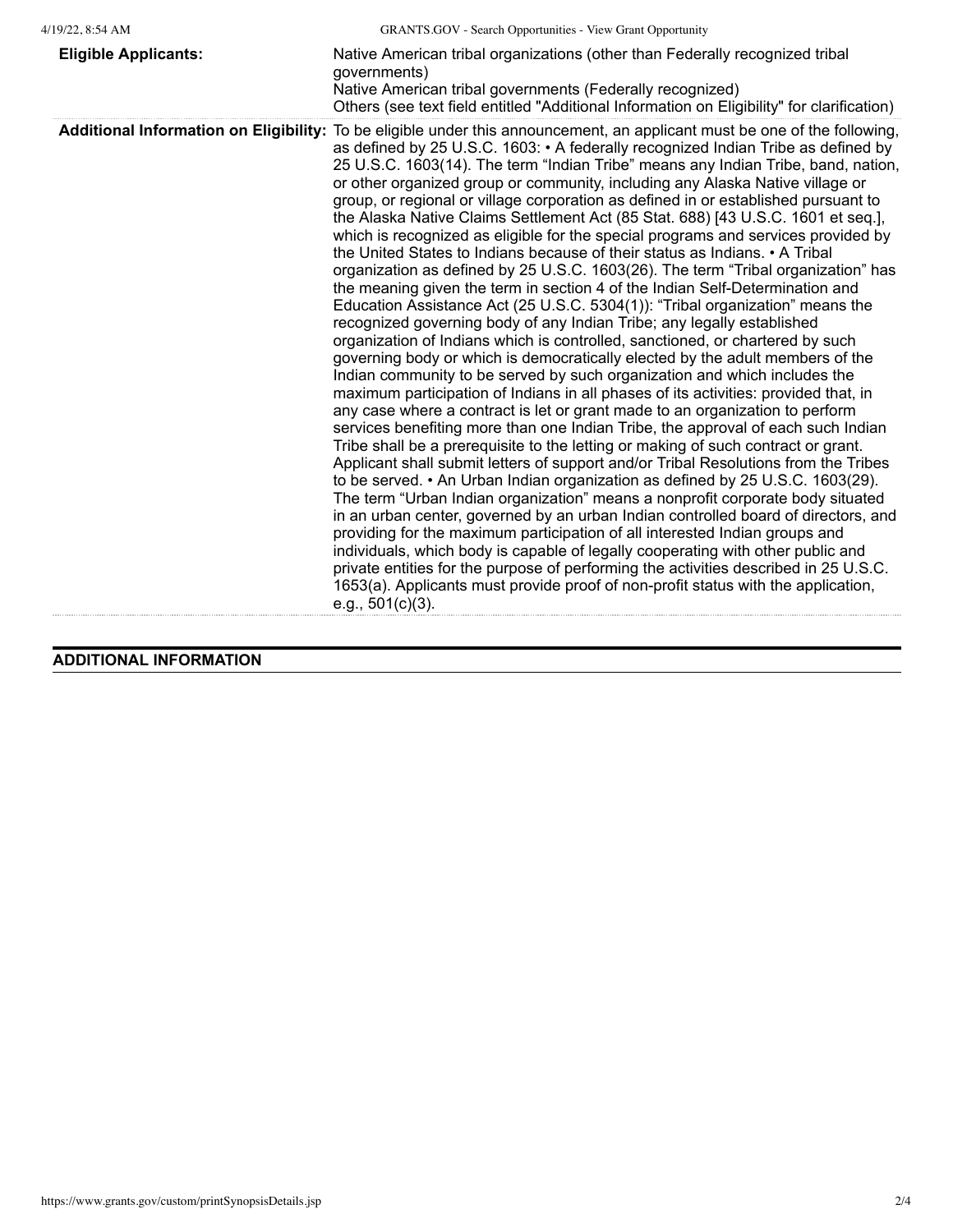**Description:**

The purpose of this program is to support the development of models of comprehensive and sustainable dementia care and services in Tribal and Urban Indian communities that are responsive to the needs of persons living with dementia and their caregivers. Awardees will:

1. Plan and implement a comprehensive approach to care and services for persons living with dementia and their caregivers that addresses:

- Awareness and Recognition. Enhance awareness and early recognition of dementia in the community and increase referral to clinical care for evaluation leading to diagnosis. The United States Preventive Services Task Force has concluded that "current evidence is insufficient to assess the benefits and harms of screening for cognitive impairment in older adults." Still, there is broad consensus supporting case findings to promote early recognition and diagnosis of dementia.
- Accurate and Timely Diagnosis. Individuals and their families should have confidence that concerns about potential cognitive impairment will be evaluated thoroughly and lead to an accurate and timely diagnosis. Most diagnoses of dementia can be made in primary care, but clinical programs should have referral and consultation mechanisms in place (either in person or via telehealth) to support diagnosis when needed.
- Interdisciplinary Assessment. Persons living with dementia will have complex and evolving care needs. An interdisciplinary assessment helps identify goals of care and gaps in services and sets the stage for appropriate care and services. In best practice, this assessment includes an attempt to understand the cultural, religious, and personal values that will guide goals and preferences for care. It assesses family and other caregiving resources and the needs and capabilities of those partners in care, as well as housing security and safety risks.
- Management and Referral. Care for the person living with dementia is guided by the assessment and most often requires coordination of health care and social services to meet their needs and support caregivers. Those living with dementia and their caregivers often need support and assistance in navigating through the various systems providing this care.
- Support for Caregivers. Care for persons living with dementia includes care for their caregivers. Families and other caregivers need help in navigating services and mobilizing respite care, help in understanding what to expect and how to respond to the challenges of living with dementia, and support for selfcare. Interventions that provide that care and support (e.g., REACH) and provide education and training (e.g., Savvy Caregiver) have been adapted for use in Tribal communities.

2. Develop, in collaboration with the IHS, best and promising practices to include tools, resources, reports, and presentations accessible to Federal, Tribal, and urban health programs as they plan and implement their own programs.

3. Identify and implement reimbursement and funding streams that will support service delivery and facilitate sustainability. Opportunities for reimbursement and funding streams dependent on the specific interventions planned, but potential sources might include:

- Medicare reimbursement through the Physician Fee Schedule, including Cognitive Assessment and Planning codes and Chronic and Complex Care Management codes.
- Medicaid and other state programs.